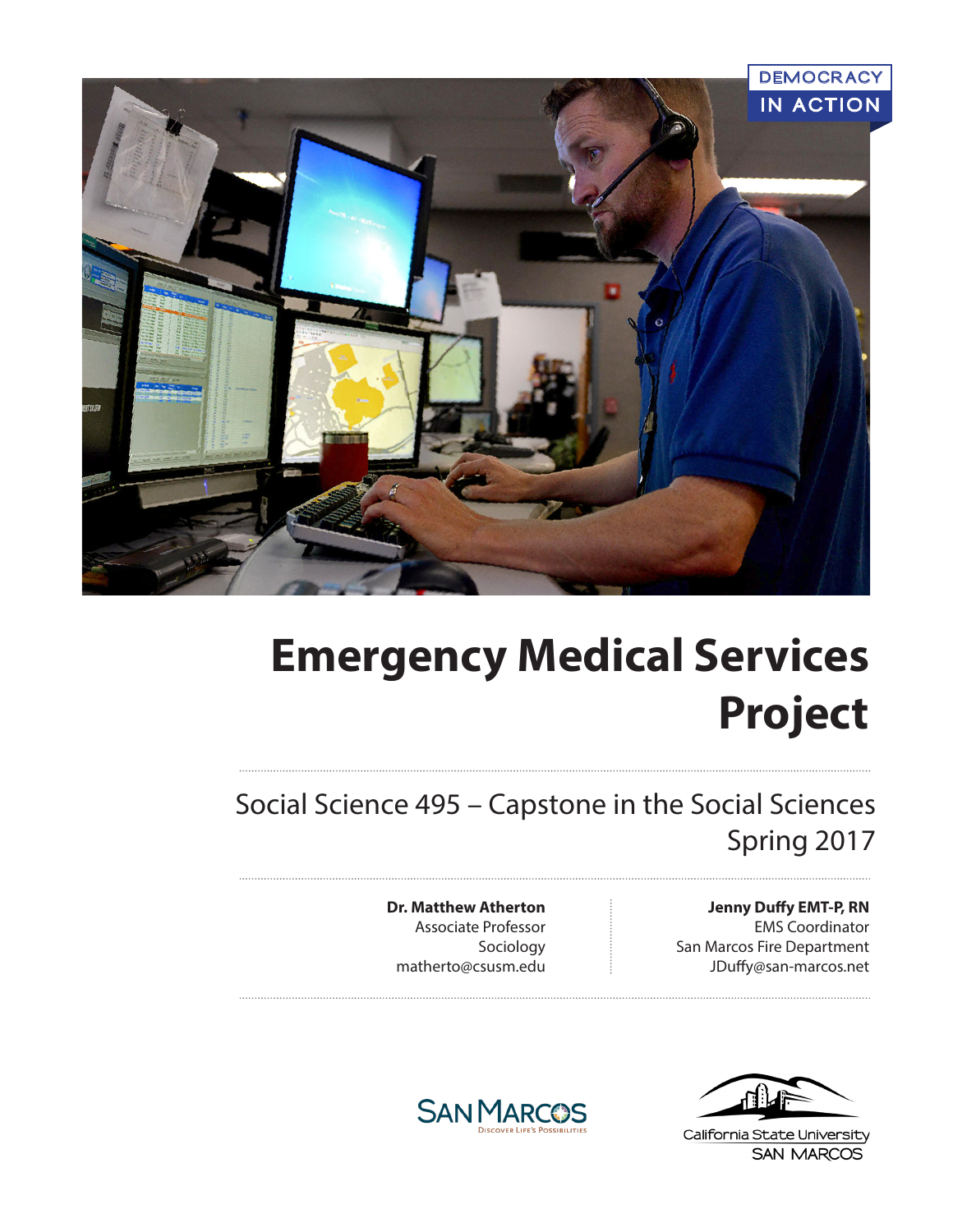## **Emergency Medical Services Project**



## Social Science 495 – Capstone in the Social Sciences





California State University **SAN MARCOS** 

## **Background**

#### **Objective**

To decrease the frequency of repeat 911 callers by finding alternative options and community resources that are more appropriate to their needs rather than repeated use of Emergency Medical Services (EMS). Utiliza-tion of alternative options and resources for low acuity, non-emergent patients will help increase the avail-ability of EMS to higher acuity patients, decrease offload delays at the Emergency Room (ER), and decrease re-admittance rates.

#### **Problem**

Fire Service based EMS can be considered the gatekeepers to the healthcare system. The number of 911 habitual users has increased, with these users accessing the system for a plethora of reasons. These reasons include having limited access to primary care, assisted care, or follow up care; a lack of awareness of how to access resources other than 911 for low acuity issues; or suffering from mental health issues or substance abuse problems that interfere in appropriate determination of the 911 system.

The increase in the frequency of habitual users places a strain on EMS operationally as well as financially. This affects EMS resources, including the fire department, Emergency Medical Technicians (EMTs), paramedics, law enforcement, dispatch, ERs, hospitals, Psychiatric Emergency Response Team (PERT) clinicians, and neighboring agency resources.

Previously identified potential solutions involve delivering patient care follow-up, establishing patient care plans and education, alignment of resources for low acuity needs, and local partnerships with law enforcement and hospitals.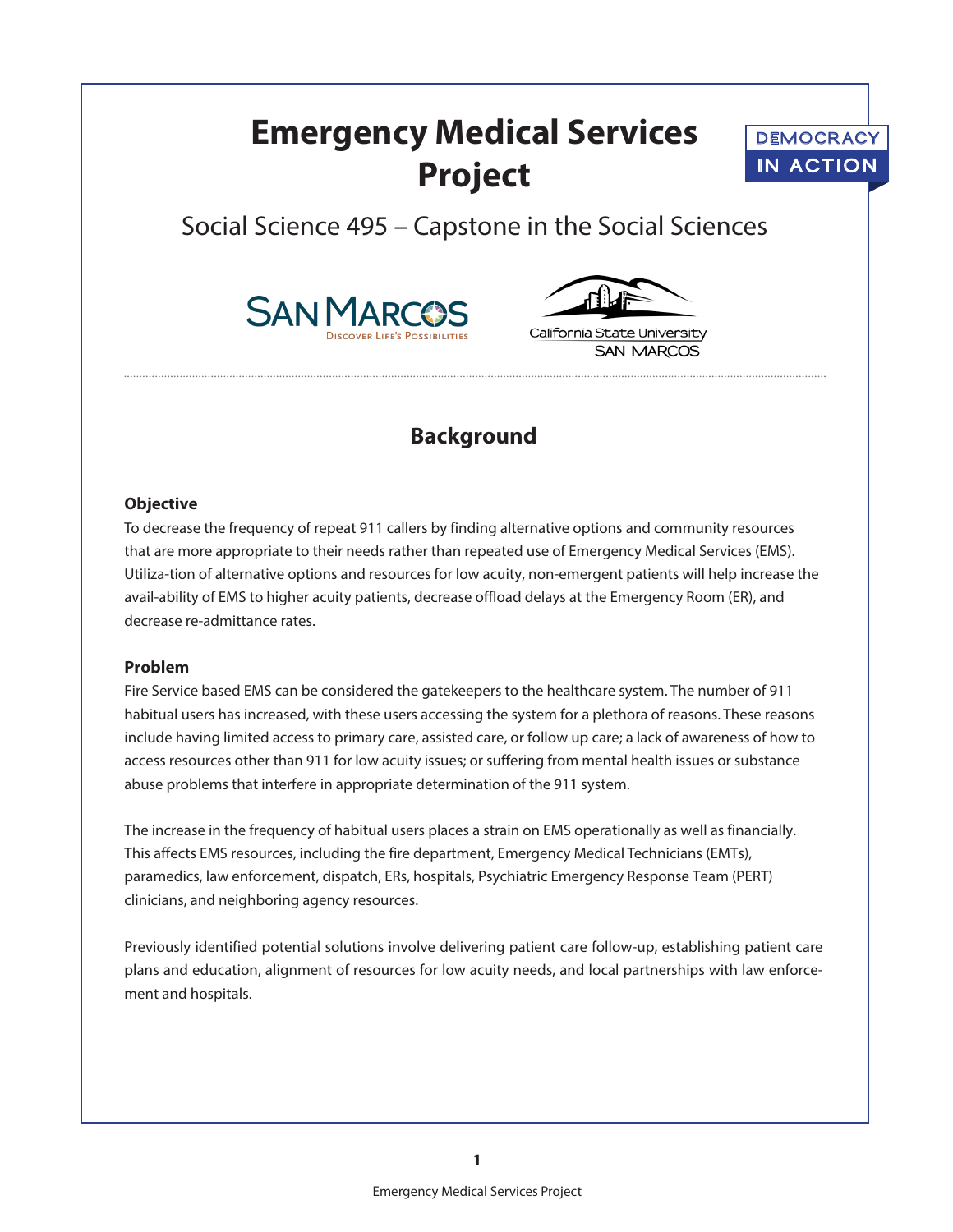## **Emergency Medical Services Project**



Social Science 495 – Capstone in the Social Sciences





California State University **SAN MARCOS** 

## **Contributors**

Dwayne Baters

McKenna Dooley

Crystal Marez

Elijah Munoz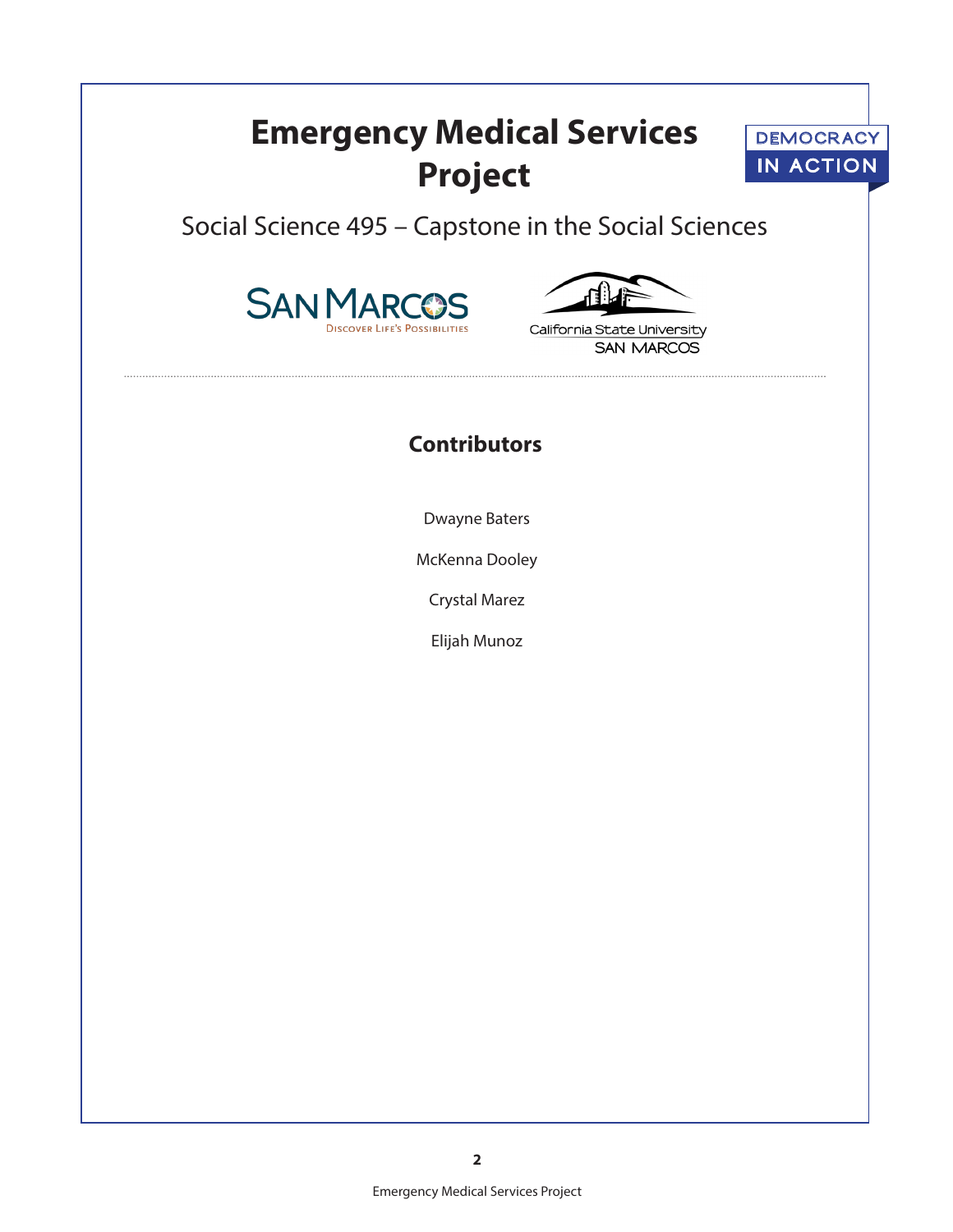

## **Assignment and Methodology**

The City of San Marcos and California State University San Marcos (CSUSM) have collaborated on a program called "Democracy in Action." CSUSM's Capstone in Social Sciences class paired with the City of San Marcos' Emergency Medical Services (EMS) Personnel in order to analyze the issues surrounding the misuse and abuse of the city's emergency services. This research focuses on habitual users of 911 emergency medical services. Anecdotally, habitual users might call for a variety of reasons ranging from loneliness to needing a ride to a doctor's appointment.

The Capstone in Social Sciences class was a cohort of 12 seniors with various academic experience including History, Sociology, and Communications. The class was divided into three teams of four members each. As social scientists, the goal was to gain a comprehensive perspective about the misuse and abuse of 911 emergency medical services before forming policy recommendations. To achieve this, team members conducted their own review of the existing academic research that examined misuse of EMS. Each team then combined that information into a concise literature review, which then guided the investigation of current policy around the country. The policy investigation examined past and present attempts to determine what worked or did not work and why. The next step in the process was to have each team put the pieces together to form the policy recommendations for the city. The teams combined their contributions to form a single proposal, presented here.

The limitations of this report include a primary focus on reviewing the national literature. Because the course was one academic semester, the teams were able to review academic research from across the United States and derive potential policy recommendations from that review. However, due to the limited time, the teams were unable to contextualize the recommendations locally. Therefore, some of these recommendations may have already been implemented regionally or may not be feasible given the established practices in the local community.

## **Contributing Factors for Misuse of 911**

Patients transported in ambulances or seeking care in an ER are assumed to have the most urgent of needs. However, a population of people exists that utilizes emergency medical services when their condition does not predicate it. While acknowledging that a general misuse of emergency medical services exists, it is necessary to emphasize the impact of repeat callers who abuse the privilege of emergency services (Koellner, 2010). The research shows that the reasons for misusing emergency services vary and that patients tend to cite not just one factor, but a combination thereof. The 911 emergency medical services habitual users most often called as the result of the following factors:

- Disconnect between patient and provider definition of "emergency"
- Mobility issues
- Insurance coverage
- Age
- Perceptions of care and preference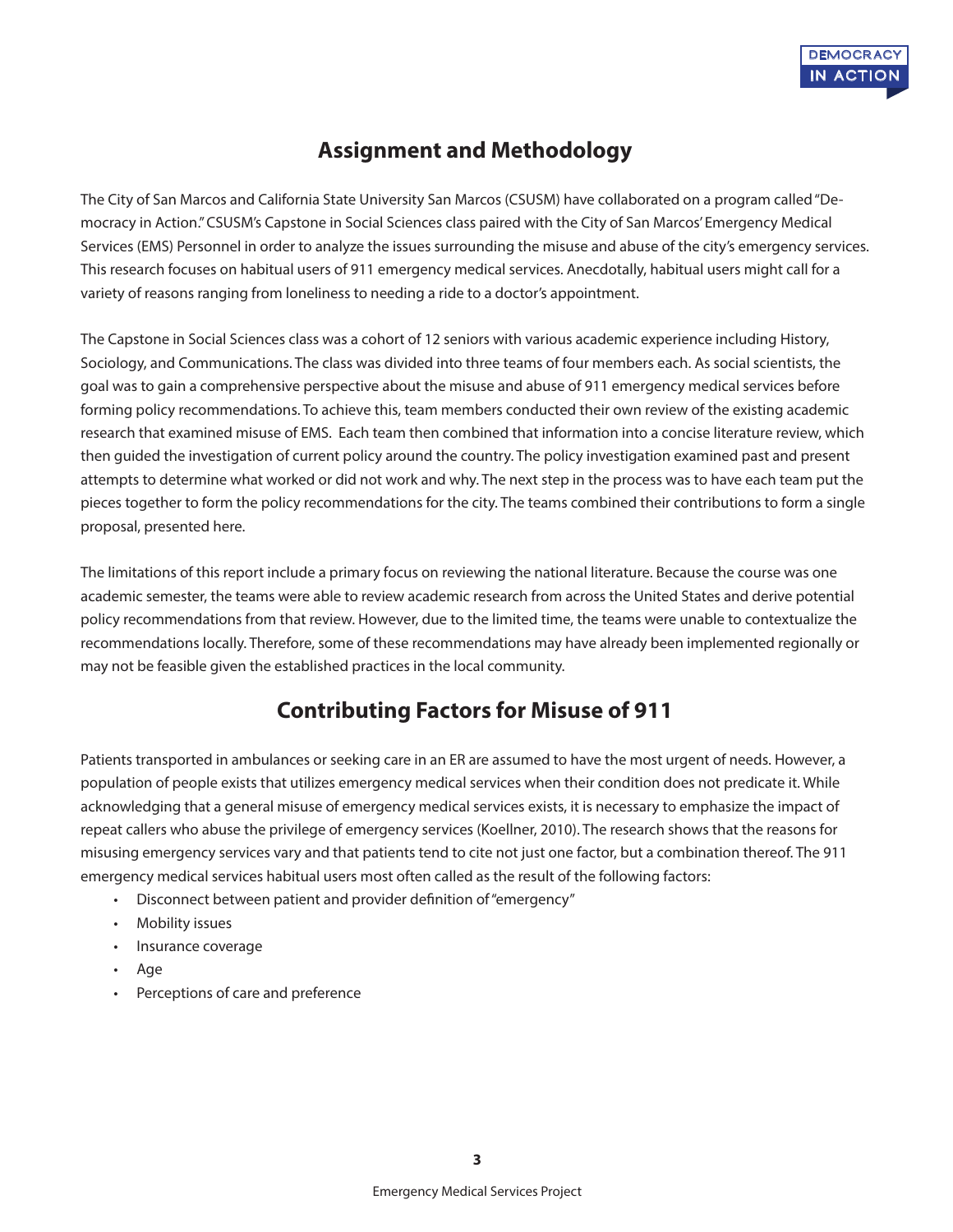

#### **Disconnect between patient's and provider's definition of "emergency"**

Patients and providers tend to speak a different language when it comes to emergency medical services. What the public would describe as an emergency varies and tends to be subjective (Lega & Megoni, 2008; Alvim, Mota, Mota & Joaquim, 2013; Richards & Ferrall, 1999). Patients tend to overestimate the level of severity in a medical situation (Selasawati, Naing, Wan Aasim, Winn & Rusli, 2007). For example, when researchers tasked mothers with classifying their children's ailments to emergency services, they often used the terms "urgent" and "emergency" for ailments that medical professionals would not classify as such (Alvim, Mota, Mota & Joaquim, 2013). Subjectivity shapes the way that individuals use the term "emergency," highlighting the difference in language used by providers and patients (Lega & Mengoni, 2008).

Another study used semi-structured interviews and a cross-sectional questionnaire with participants between the ages of 30 and 75 years old to determine whether people think that the public uses 911 emergency medical services correctly. The result of this research by Adamson, J. et al. (2009) revealed a skewed community awareness of what 911 medical emergen-cies should be and that a focus on educating the community prevents non-emergency medical calls to 911 services. Collectively, these studies point to the conclusion that the public may not be aware of what constitutes a true medical emergency.

#### **Mobility**

Experts regard mobility as a means of independence and a gauge of quality of life, which a lack of resources (vehicle) or disability (both age related and non-age related) can inhibit (Broberg & Willstrand, 2014). A lack of transportation, because of its connection to independence, can feel like an emergency. Therefore, some habitual users of 911 consider the need for a ride service to be an emergency and use the services as such. The use of an ambulance from EMS transport for nonurgent medical conditions, or when the patient does not use alternate transportation when it is available, is considered to be a misuse of EMS (DeJean, 2013).

#### **Insurance Coverage**

Access to insurance is key to health care accessibility and coverage. Medicaid does cover medical transport when necessary (Richards & Ferrall, 1999). However, current Medicaid reimbursements do not cover the actual costs incurred by many municipal fire departments. Therefore the local agency is left needing to cover the cost. Financial constraints as well as unequal access to full-coverage insurance factor into the misuse of emergency services (Selasawati et al., 2007). One study found that those who call emergency medical services inappropriately are more likely to be uninsured or under-insured with Medicaid (Sharma, 2017). In another study, researchers concluded that low socioeconomic status was a predictor for frequent use of emergency medical services. These same researchers also found that educating frequent users on different non-emergency medical programs such as urgent care centers, specialists, and primary care providers may help alleviate misuse of 911 (Krieg, C., et al., 2016).

#### **Age**

A retrospective study on the elderly population's use of emergency medical services showed a rate of misuse higher than the average. Non-emergency elderly patients were often not admitted into the hospital, but rather sent home after utilizing emergency medical services. The researchers suggested mitigating the issue by trying to monitor the elderly population of misusers and to educate this population on the most appropriate medical resource for their particular medical issues (Legramante, J. M. et al., 2016).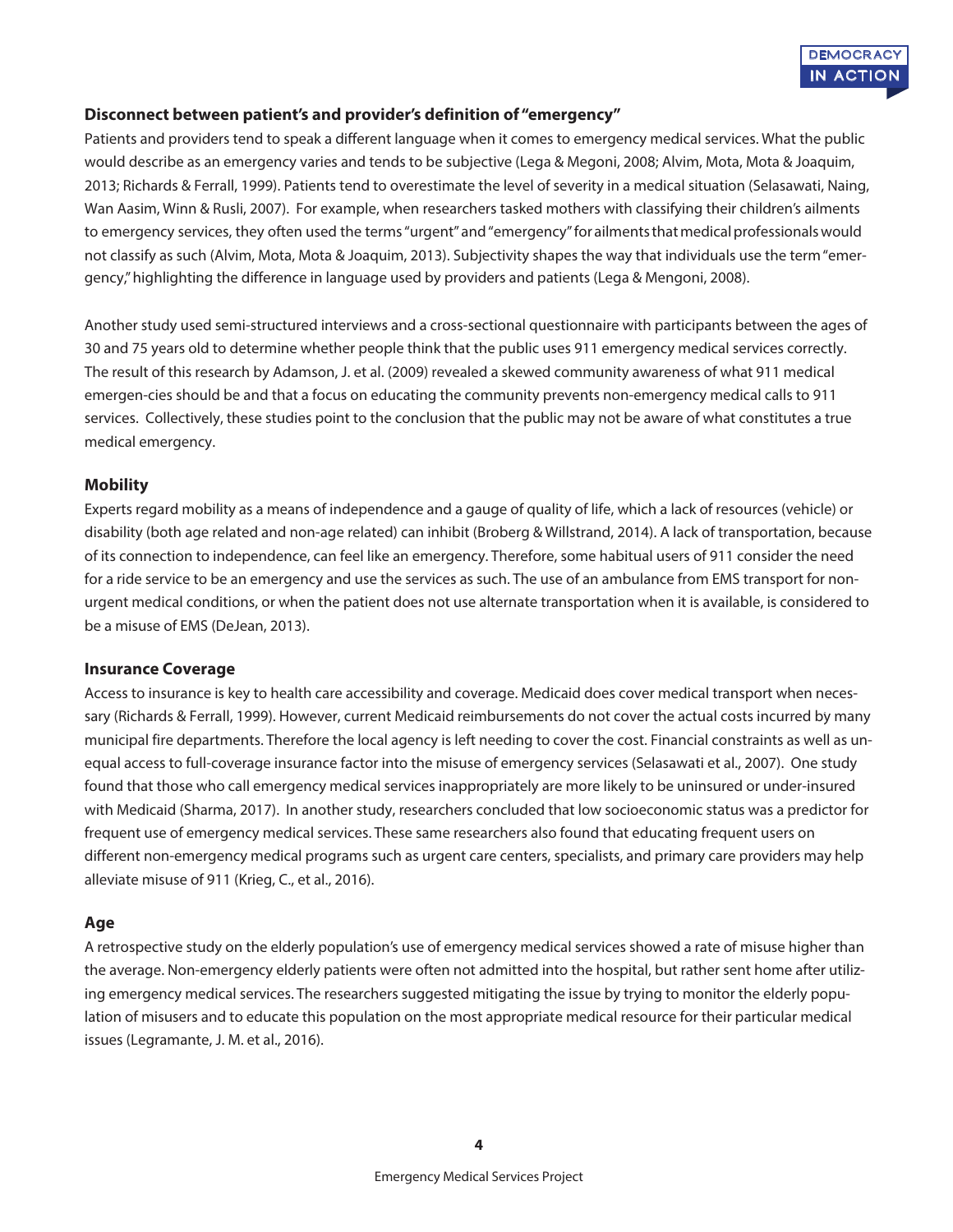Another study explored possibilities for caring for Medicare beneficiaries at a lower cost by using alternatives to requesting an ambulance or other emergency services (Alpert et al., 2013). They estimated that 12.9% to 16.2% of Medicare-covered 911 EMS transports involved conditions that were non-emergency related and could be primary care treatable. Among the beneficiaries who were not admitted to the hospital, they found that 34.5% did not require ER or ambulance services. Furthermore, these Medicare patients were paying about \$1 billion per year to cover EMS and ER payments. They estimated that if Medicare had the flexibility to reimburse EMS for managing selected 911 calls in ways other than transport to an emergency department, the federal government could save \$283 to \$560 million or more per year, while improving the continuity of patient care. Rather than overusing the 911 system, the researchers explored the option of other resources that could be available to the elderly, while still maintaining their overall health and well-being.

These two studies indicate that, nationally, the elderly population tend to contribute to overall misuse of 911. A further examination of local data can provide additional insights if this is true locally, and would help to identify potential interventions to address specialty care for that population while also alleviating unnecessary strain on 911 emergency services.

#### **Perceptions of Care and Preference**

In some cases, people turn to emergency services because of a perception of a higher standard of care, expedience, efficiency, and overall cost (Alvim et al., 2013). Due to a general lack of knowledge of the procedures that occur at the ER, some people believe that escort via ambulance grants priority level of care, which may be true in life threatening emergency situations, but not for non-emergency cases. Ironically, the preference of using emergency services in lieu of primary care creates a higher volume of usage, leading to resource degradation and putting at risk the quality of services (Lega & Mengoni, 2008). Another factor that informs perceptions about medical care is psychological vulnerability. The research of Byrne et al. (2003) found that a lack of social support most commonly kept individuals from taking advantage of available resources. Another study (Toloo et al., 2013) identified a basic psychological profile of those who regularly use 911 services: they feel entitled to the services based on self-assessment of their pain or need, and they feel that everyone should be able to use 911 and related services freely.

The literature shows that a patient's perceptions about emergency medical services often inform patient preference for this type of care, which results in overuse of 911 for non-emergency medical care.

#### **Contributing Factors Summary**

Some of the contributing factors to 911 misuse include: disconnect between patient and provider definition of "emergency," mobility issues, insurance coverage, age, and perceptions of care and preference. By isolating and examining these specific factors, and considering the academic research that specifies the factors, we can begin to identify potential policy recommendations that will lead to reduced misuse and abuse of 911 emergency medical services.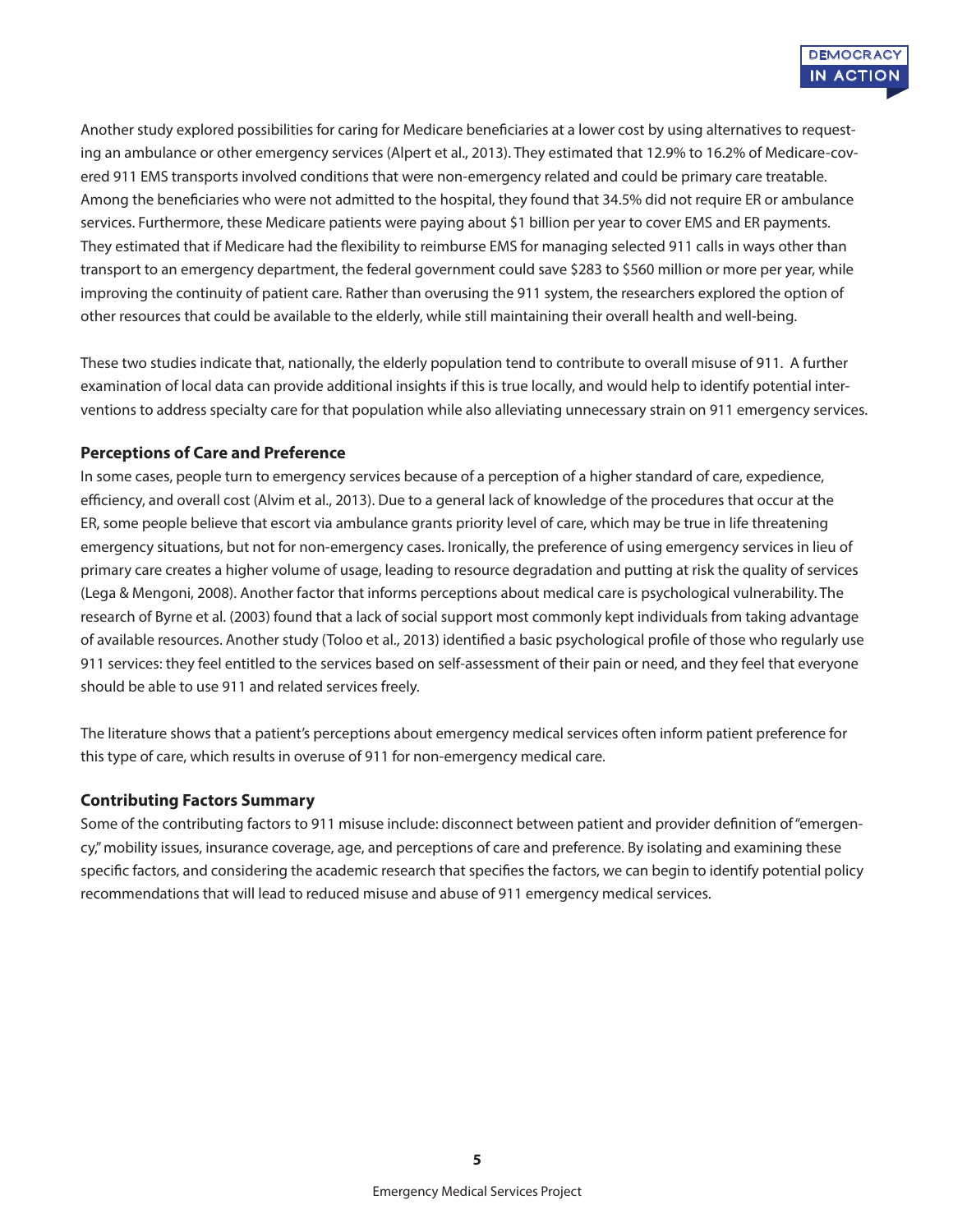

## **Policy Recommendations**

Based on the contributing factors as examined in the national literature, we believe it is important to address three major trends in emergency medical services misuse: the lack of awareness of what constitutes an emergency; the need for specific types of care for frequent users that could replace calls to 911; and the need to separate non-emergency calls from true 911 emergencies. To address these trends and needs, we recommend:

- Educational efforts
- Dedicated non-emergency line
- Programs to address specialty care of most frequent callers

#### **Education**

Education plays a major factor in whether a person will be able to utilize emergency services properly. Due to the lack of community knowledge of the behind-the-scenes procedures of emergency services, some believe that escort via ambulance grants a priority level of care, which is true in cases of emergencies. However, as noted previously, the non-emergency backlog may delay attention to an actual emergency. San Marcos is a diverse city, composed of households with varying income levels, educational statuses, languages, and family size. Education about how emergency medical services are best utilized can help to reduce the misuse of emergency services. This educational approach should incorporate two components: community outreach and a public awareness campaign.

#### **Community Outreach**

A series of educational, hands-on community gatherings in several neighborhoods throughout the city, co-sponsored by the city government and emergency service providers, could mitigate the issue of frequent 911 utilization. City staff would engage the community at different events throughout the area to inform citizens on what constitutes an emergency, what they could do in cases of non-emergencies, and the resources available to them. To accommodate the diverse populations of the City of San Marcos, organizers should consider holding the gatherings in accessible locations to community members, including farmer's markets, schools, or city buildings like fire stations or the Senior Center.

For example, the City of San Marcos could hold inclusive "911 Safety Days." In a commitment to inclusiveness, the City of San Marcos would hold these "911 Safety Days" in several communities throughout the city that are easily accessible to as many citizens as possible within their respective neighborhood. In planning these events, the City of San Marcos would consider accommodations for ease of mobility and access to appropriate resources for people with disabilities, non-English speakers, and families with elderly members or small children. By welcoming those populations, the city can increase the community's receptiveness to educational programming on emergency and non-emergency medical services.

#### **Awareness Campaign**

The public awareness campaign would use billboards and local radio spots. The aim of the campaign is to highlight the appropriate reasons to call 911, educate about the misuse of 911, potentially introduce other non-emergency resources, and emphasize individual responsibility in the collective well-being. The public awareness campaign could draw on a successful models such as the Smokey the Bear campaign for fire prevention.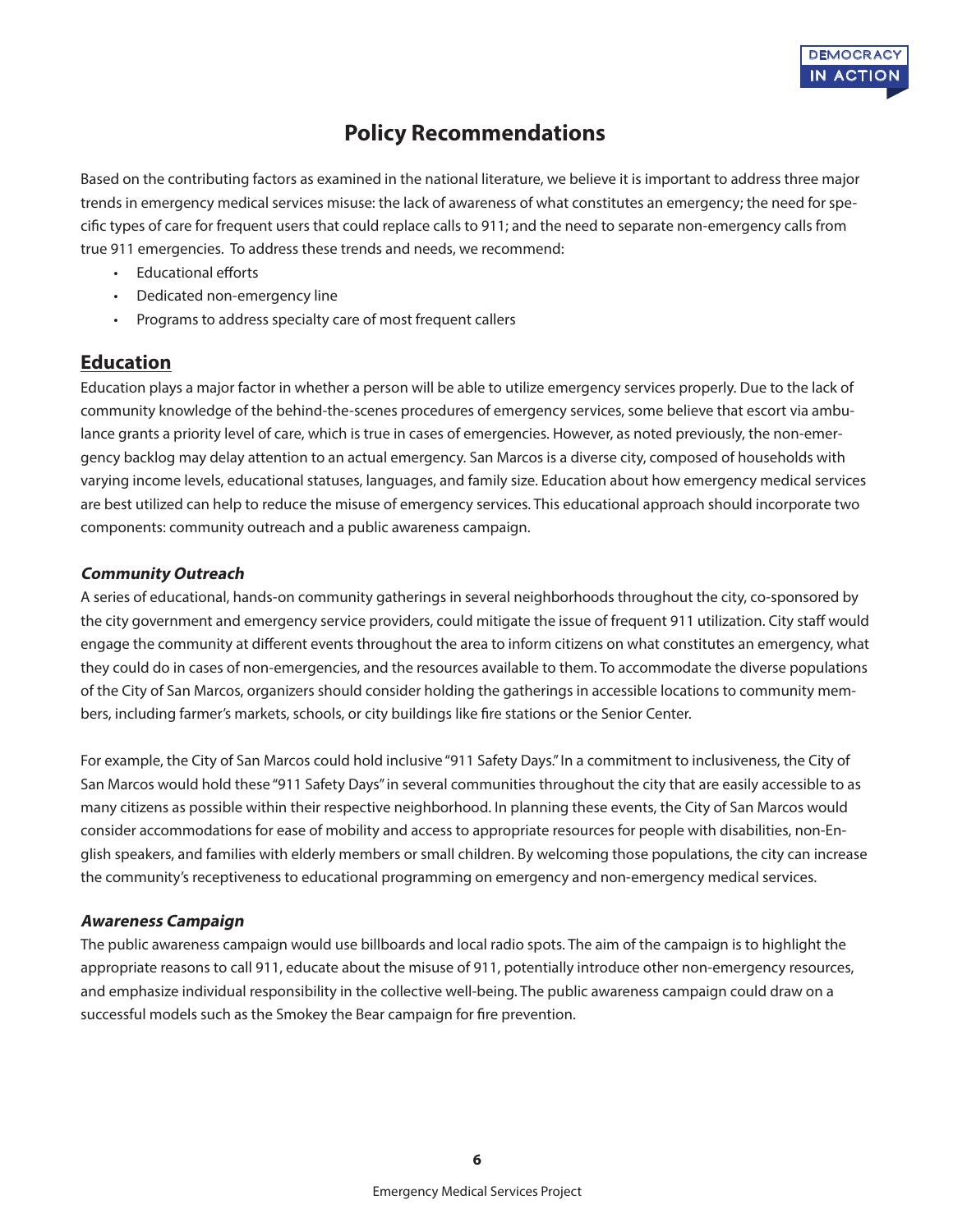### **Dedicated Non-Emergency Line**

Different from 211, which is an information and referral line particularly focused on connecting residents with social services, some cities that have developed non-emergency hotlines (311 or similar) have seen decreases in the misuse and abuse of their emergency (911) lines. 311 systems have revolutionized the way cities gather information, allowing them to catch small problems before they get too big. 311 is an easy-to-remember telephone number that connects citizens with specially-trained customer service representatives ready to assist with city service requests—potholes, stray animals, downed street signs, trash collection, or other city requests. 311 can also be used specifically for non-emergency calls, either from police or emergency services. In 1999, Baltimore was the first city to use 311 as a police non-emergency number. Chicago followed by initiating the first comprehensive 311 system, providing information and tracking city services from intake to resolution, in addition to taking non-emergency police calls.

Many experts see 311 as a transformative technology for cities, capable of helping city leadership make data-informed decisions. Today, nearly 300 cities and counties have a 311 call system or use the basic technology, known as customer relationship management (CRM), to track service requests and a host of other capabilities. Updates to the technology have included automated voice response systems that use computers rather than people to answer basic questions. Cities using 311 systems capture incoming data on each complaint, request and query, so they can track how long it takes a city department to respond and complete the request. As a measure for transparency, some cities publish that information publicly.

Residents continue to become more comfortable with smartphones, which can be used to post a photo of a pothole. Additionally, users have the option to receive push notifications about events and emergency updates. The increased use of such services mean more data to track services and solve problems, making 311 an ideal tool. Smaller cities increasingly have developed 311 systems, hoping to offer their citizens the same kind of customer services available in big cities. Not only do we believe that a 311 service would benefit most residents and visitors of San Marcos, this service could also be used to separate non-emergency calls from the 911 system. If configured accordingly, and advertised as such, 311 could divert non-emergency calls (currently going to 911), thus alleviating the strain on the true emergency services.

### **Specialty Care**

Based on the contributing factors highlighted from the national literature, the research shows that a customized approach for specific populations has proven effective in minimizing the misuse of EMS. Cities can address the needs of populations that might not benefit from general education on emergency medical services by focusing on the population's specific needs, providing resources and specialized education. For this reason, we recommend the following five options for specialty care:

- Leveraging Substance Abuse and Mental Health Services
- Telemedicine
- Nurse Triage
- Case Management
- High Utilizer Program

#### **Leveraging Substance Abuse and Mental Health Services**

One recommendation, modeled after a program in Los Angeles (LA) County, is to take a broader approach in addressing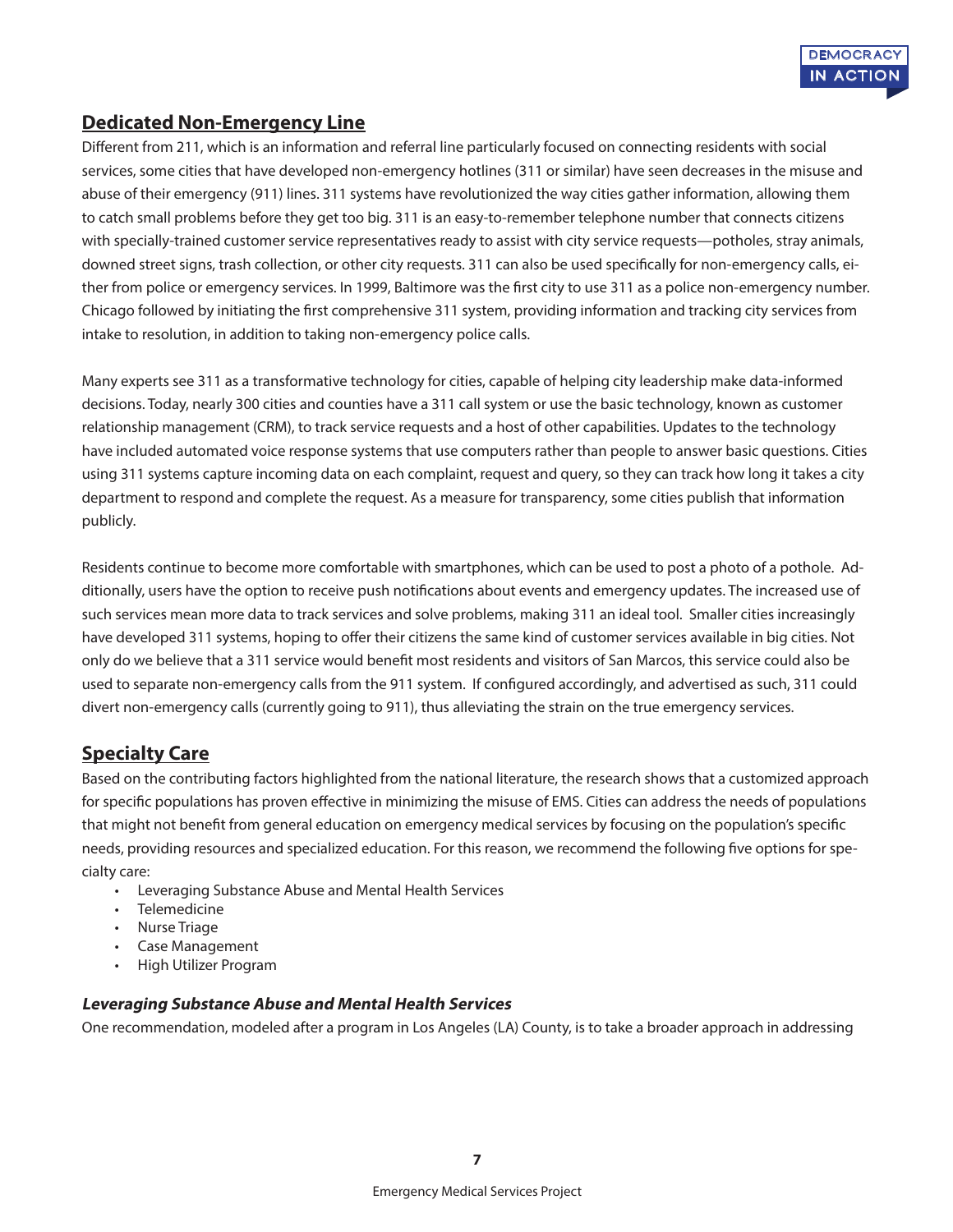populations who present certain symptoms, such as substance abuse and/or mental health issues. LA County has a police team trained for Mental Health Evaluation and Treatment (MHET) that arrives on calls where the first responders have determined there is little to no medical treatment needed, yet deem that other services beyond law enforcement would be helpful. MHET police officers respond to calls when medical treatment is not required or the caller does not request a ride to the hospital. They provide a mental health check that can direct the patient to proper, more comprehensive help but also prevents future harm or incidents. The service also allows trained emergency responders to respond to cases requiring medical attention. In San Diego County, a similar program exists called Psychiatric Emergency Response Team (PERT). The City of San Marcos could consider leveraging the county PERT program in coordination with the city fire department to most effectively utilize the service by strengthening the collaboration. This model would maximize the impact of existing resources and bring various departments together for the common goal of minimizing 911 misuse. The city could also increase awareness of PERT through aforementioned community outreach efforts.

#### **Telemedicine**

Markwick, McConnochie, & Wood (2015) showed that telemedicine could address many common health issues. Telemedicine's unique way of providing medical services eliminates barriers to care for adults who might otherwise not seek medical attention or for those who need frequent attention. The research suggested that patients benefitted from the ability to access care from a familiar setting through telemedicine. The telemedicine industry is worth \$17.8 billion and is expected to grow 18.4% annually. Telemedicine cuts down on costs of in-person consultations, specialists and referring physicians, and insurance companies. Telemedicine can improve access to care in both rural settings as well as in the inner city. Structural impediments to accessing available social resources can lead to community overuse of alternative social benefits (like 911). For example, only a limited number of Medicaid providers and urgent care clinics in a given area will accept Medicaid benefits. Individuals who receive these benefits often face limited mobility (because of disability or a lack of transportation options), which can make access to regular services difficult during a health concern or crisis. Instead, these patients will turn to 911. The State of California has approved the use of telemedicine for Medicaid recipients to increase access to needed medical and dental resources (California Department of Health Care Services). This is a potential resource the City of San Marcos could consider to reduce the need for Medicaid recipients to utilize 911 services for non-life-threatening situations.

#### **Nurse Triage**

Nurse triage programs are another way to decrease the misuse of 911 emergency services by helping patients receive the right type of care. Typical calls for a triage nurse include poison control, behavioral health, obstetrics, urgent care, established care provider, and self-care. Calls to a nurse triage program can result in a simple phone consultation, a visit by a mobile healthcare provider, and in some cases immediate ambulance services. The financial benefits of this program include savings for ambulance transports, hospital ER visit savings, and total expenditure savings. The nurse triage program helps improve the quality of care provided, adopts protocols, implements a performance improvement system, ensures appropriate practice of nurse triage providers, and generally ensures medical appropriateness of the program based on regulatory agency scope of practice and accepted standards of nurse triage care (Mobile Integrated Healthcare Program-911 Nurse Triage, pg. 8). Triage nurses have an understanding of the urgency of symptoms, provide self-care information, assess treatment options, and can locate the nearest network providers. Additionally, the evidence from this program indicates that combining nurse triage with telemedicine leads to increased efficiency in patient care and, ultimately, lowers the frequency of 911 calls.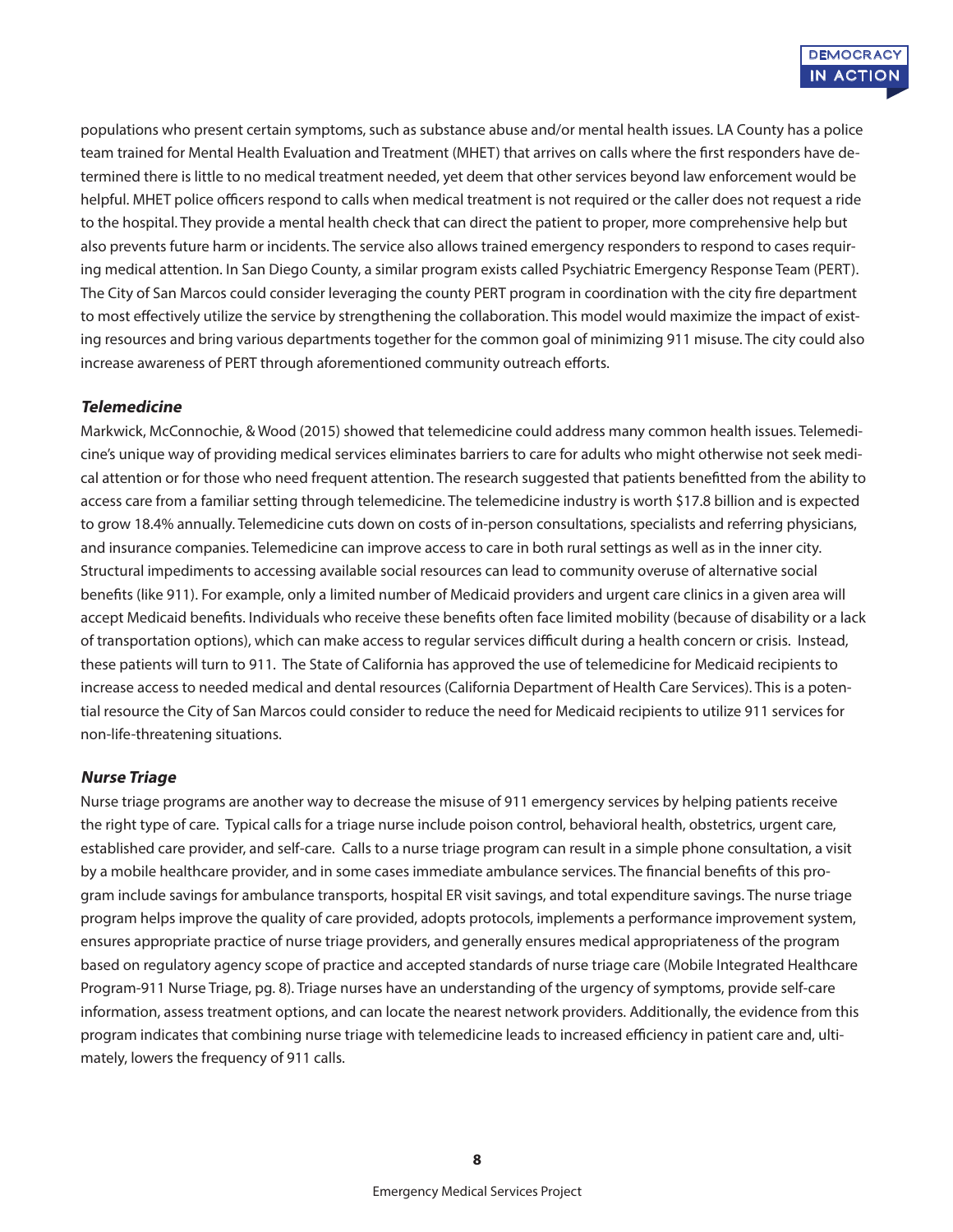

#### **Case Management**

The literature about the misuse of 911 cites case management as one of the most effective solutions for habitual users of 911 and emergency services. Case managers lowered the frequency of 911 calls by way of intervention as well as education, alleviating undue pressure on emergency services (Althaus et al., 2011). In one specific study, authors found that call frequency lowered by 32% when a city hired a case manager assigned to a specific population that was misusing emergency services (Rinke et al., 2012).

A case manager is a healthcare professional that provides an array of services for the community. In this recommendation, the City of San Marcos would hire a case manager to assist a targeted population of frequent emergency services users, educating them on the proper use of these services and guiding them through the healthcare arena. In Rinke's study, the case manager scheduled appointments, helped with medicine management, and provided follow-up care. The case manager acquainted themselves with individual patient needs, acting as a liaison between patient and provider and helping the patient to communicate specific needs. The ultimate outcome of hiring a case manager position would be for individuals in the frequent user population to become aware of their misuse, receive comprehensive assistance for their current situation, and leave the purview of the case manager with renewed independence.

One version of a case management program, called Resource Access Program (RAP), exists in the City of San Diego. From the program website, "the San Diego EMS Resource Access Program (RAP) is a paramedic-based surveillance and case management system that intercepts high EMS users." These paramedics could check up on the callers, ensure they are taking their medications, and even just spend a few moments with them to hear their concerns. Ultimately, the paramedics focus on linking the patient with the appropriate resources to address their specific needs, often leaning on the expertise and network provided by 211. The City of San Diego has reported a decrease in the number of false emergency calls from those involved in this program. For this reason, we offer the RAP as a recommendation to consider.

#### **High Utilizer Program**

Another program to be considered for replication is the MedStar High Utilizer Program. Modeled after Fort Worth's Area Metropolitan Ambulance Authority or MedStar, this program involves a system of customized attention, patient education, and, ultimately, graduation for frequent callers. The city enrolls frequent callers in a system that monitors their health, while also educating them on available resources and how to recognize whether their symptoms require emergency services. The program relies on specially trained Mobile Health Practitioners (MHP) who enroll frequent 911 users in a series of home visits for patient education. Additionally, if someone enrolled in the program calls 911, the MHP is also dispatched to the scene and may intervene to prevent an unnecessary ambulance trip. Some patients may take more time to "graduate" from the program than others, depending on their needs. Once patients demonstrate proficiency at navigating their healthcare network using resources other than 911, they graduate from the program and receive a certificate. As quoted from the MedStar website, "MedStar works together with the patient and numerous healthcare and community-based providers to reduce the incidence of preventable ambulance responses and ER visits. Patients who have graduated from the program have experienced an 84.3% reduction in emergency department use for the 12 months post-graduation compared to the 12 months pre-enrollment." By successfully implementing the program that specifically focuses on frequent 911 users, the evidence indicates that the city could see a reduction in emergency services misuse.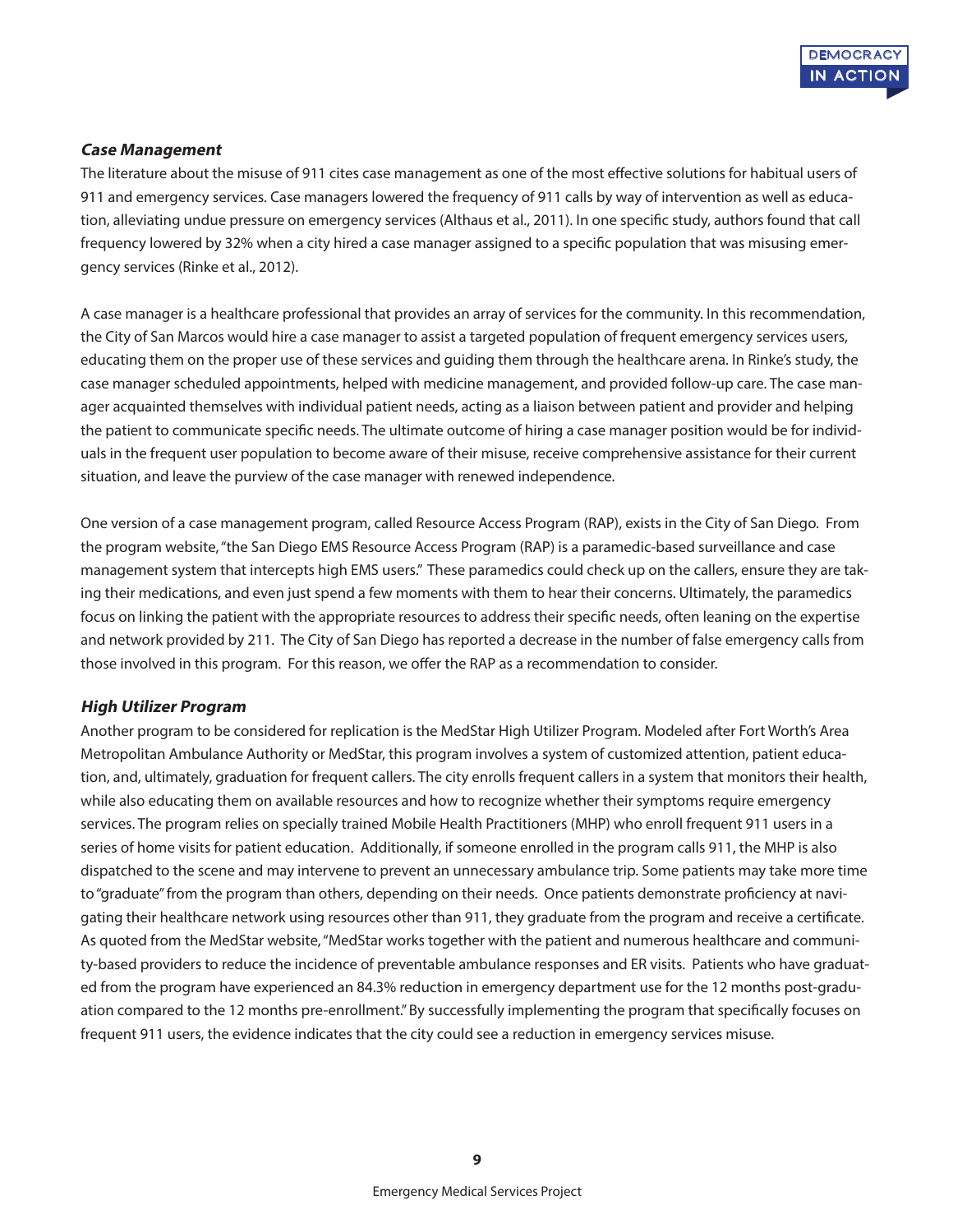## **Conclusion**

A review of national academic research indicates that frequent users of 911 emergency services do not have malicious intent. They do not purposefully waste resources nor the time of providers. Rather, they are at a loss for what to do next. The research shows that a difference of definition for "emergency" between providers and patients can help explain frequent calls to 911 emergency services. Additionally, factors such as mobility issues, insurance coverage, age, and perceptions of care and preference can drive repeated and frequent use of 911.

Considering this research and the contributing factors, we recommend three possible strategies to address the misuse and abuse of emergency services. First, general community education can bring an awareness to the issue. This can be accomplished through both community outreach as well as an awareness campaign. Second, dedicating a line specifically for non-emergencies can siphon a significant number of calls away from 911 emergency services, thus alleviating unnecessary strain on the 911 system. This strategy can be accomplished by considering another dedicated line like 311. Finally, implementing programs for specialty care may help meet the needs of certain residents, which will result in decreased use of 911 emergency services for non-emergency issue. The recommendations for specialty care include leveraging substance abuse and mental health services, telemedicine, a nurse triage program, case management, and a high utilizers program.

Both the academic research as well as existing programs inform these recommendations. Because of the constraints of a semester-long course, the project focused specifically on a review of the national literature. As a result, some of the recommendations may have already been implemented in the City of San Marcos. Additionally, some of the recommendations may not be appropriate nor translate to the local culture.

We strongly recommend that additional research be done on this project. It is important to examine the resource implications of these recommendations, which will require study. Another next step is to conduct focus groups and interviews with diverse groups of San Marcos residents to determine if all or any of the included recommendations resonate with the residents and would indeed be meaningful if implemented. Focus groups and interviews will help to contextualize the national research by grounding it in the culture, norms, and expectations of the City of San Marcos and its residents.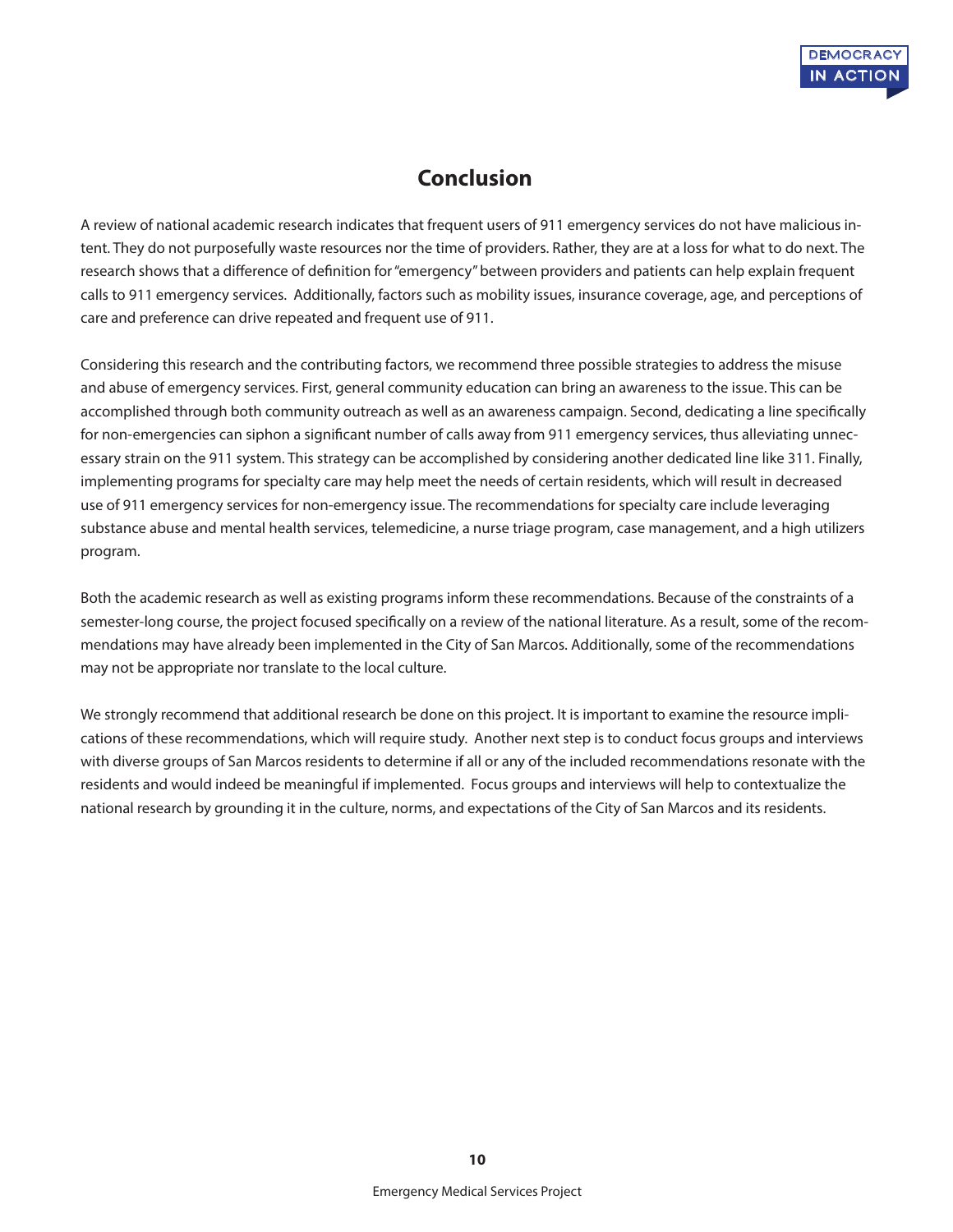

## **References**

Adamson, Joy, et al. "Exploring the impact of patient views on 'appropriate'use of services and help seeking: a mixed method study." Br J Gen Pract 59.564 (2009): e226-e233.

Alpert, Abby, et al. "Giving EMS flexibility in transporting low-acuity patients could generate substantial Medicare savings." Health Affairs 32.12 (2013): 2142-2148.

Alvim, C., Mota, J., & MOTA, Joaquim. (2013). 'Children cannot wait': Why mothers seek urgency and emergency care services for their children in non-urgent situations. Ciencia & Saude Coletiva, 18(12), 3663-3672.

Arnold, G., & Slusser, M. (2015). Silencing Women's Voices: Nuisance Property Laws and Battered Women. Law & Social Inquiry, 40(4), 908-936. doi:10.1111/lsi.12123

Broberg, and Dukic Willstrand. "Safe Mobility for Elderly Drivers—Considerations Based on Expert and Self-assessment." Accident Analysis and Prevention 66 (2014): 104-13. Web

Byrne, M., Murphy, A. W., Plunkett, P. K., Mcgee, H. M., Murray, A., & Bury, G. (2003). Frequent attenders to an emergency department: A study of primary health care use, medical profile, and psychosocial characteristics. Annals of Emergency Medicine, 41(3), 309-318. doi:10.1067/mem.2003.68

California Medicaid qualifications https://medicaid-help.org/medicaid-faq

California Telehealth serv http://www.dhcs.ca.gov/provgovpart/Pages/Telehealth.aspx

Cantrell, F., Nordt, S., & Krauss, J. (2013). Inconsistencies in Emergency Instructions on Common Household Product Labels. Journal Of Community Health, 38(5), 823-828. doi:10.1007/s10900-013-9684-y

Clark, M., & Fitzgerald, G. (1999). Older people's use of ambulance services: A population based analysis. Journal of Accident & Emergency Medicine, 16(2), 108.

DeJean, D. A. (2013). Inappropriate Use of Emergency Medical Services in Ontario (Doctoral dissertation).

Garcia, A. C., & Parmer, P. A. (1999). Misplaced mistrust: The collaborative construction of doubt in 911 emergency calls. Symbolic Interaction, 22(4), 297-324.

Huynh, C., Ferland, F., Blanchette-Martin, N., Ménard, J.-M., & Fleury, M.-J. (2016). Factors influencing the frequency of emergency department utilization by individuals with substance use disorders. Psychiatr Q. Springer Science +Business Media New York. Vol 87. p 713-728. DOI 10.1007/s11126-106-9244-6.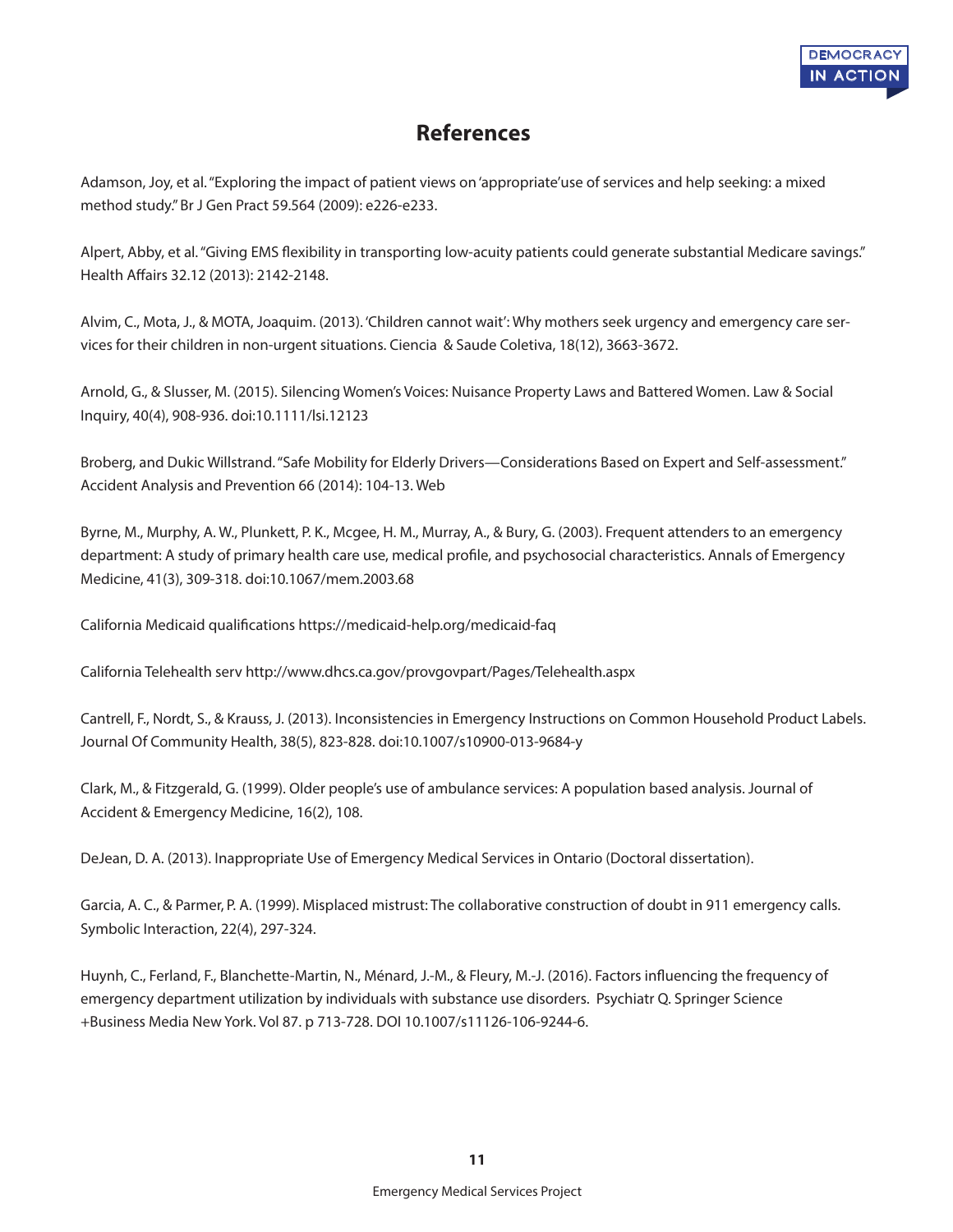

Jingkai, Liu. "Establishment of Emergency Management System Based on the Theory of Risk Management." Procedia Engineering 43 (2012): 108-12. Web.

Koellner, B. (2010). Identifying Causes for Emergency System Overload and Alternative Types of Medical Assistance. Retrieved March 5, 2017.

Krieg, C., Hudon, C., Chouinard, M., & Dufour, I. (2016). Individual predictors of frequent emergency department use: a scoping review. BMC Health Services Research, 161-10. doi:10.1186/s12913-016-1852-1

Lega, & Mengoni. (2008). Why non-urgent patients choose emergency over primary care services? Empirical evidence and managerial implications. Health Policy, 88(2), 326-338.

Legramante, J. M., Morciano, L., Lucaroni, F., Gilardi, F., Caredda, E., Pesaresi, A., & ... Palombi,L. (2016). Frequent Use of Emergency Departments by the Elderly Population When Continuing Care Is Not Well Established. Plos ONE, Academic Search Premier, EBSCOhost11(12), 1-11. doi:10.1371/journal.pone.0165939

Li, X., Sun, H., Marsh, D.C., & Anis, A.H. (2007). Impact of welfare cheque issue days on a service for those intoxicated in public. Harm Reduction Journal. Vol 4:12. doi:10.1186/1477-7517-4-12.

Markwick, L., McConnochie, K., & Wood, N. (2015). Expanding telemedicine to include primary care for the urban adult. Journal of Health Care of the Poor and Underserved. Vol 26, no 3. Pp 771-776. DOI: https://doi.org/10.1353/hpu. 2015.0078.

Medicaid Telemedicine https://www.medicaid.gov/medicaid/benefits/telemed/index.html

Moore, L. K. (2011). EMERGENCY COMMUNICATIONS: BROADBAND AND THE FUTURE OF 911. Journal Of Communications Research, 2(2/3), 179-210.

Moss, S. T., Chan, T. C., Buchanan, J., Dunford, J. V., & Vilke, G. M. (1998). Outcome study of prehospital patients signed out against medical advice by field paramedics. Annals of emergency medicine, 31(2), 247-250.

Padgett, D. K., & Brodsky, B. (1992). Psychosocial factors influencing non-urgent use of the emergency room: A review of the literature and recommendations for research and improved service delivery. Social Science & Medicine, 35(9), 1189- 1197. doi:10.1016/0277-9536(92)90231-e.

Richards, J., & Ferrall, S. (1999). Inappropriate Use of Emergency Medical Services Transport: Comparison of Provider and Patient Perspectives. Academic Emergency Medicine, 6(1) 14-20.

Rinke, Michael L., Dietrich, E., Kodeck, T., Westcoat, K. (2012). Operation care: a pilot case management intervention for frequent emergency medical system users, The American Journal of Emergency Medicine, Volume 30, Issue 2, 352-357, ISSN 0735-6757, http://dx.doi.org/10.1016/j.ajem.2010.12.012.